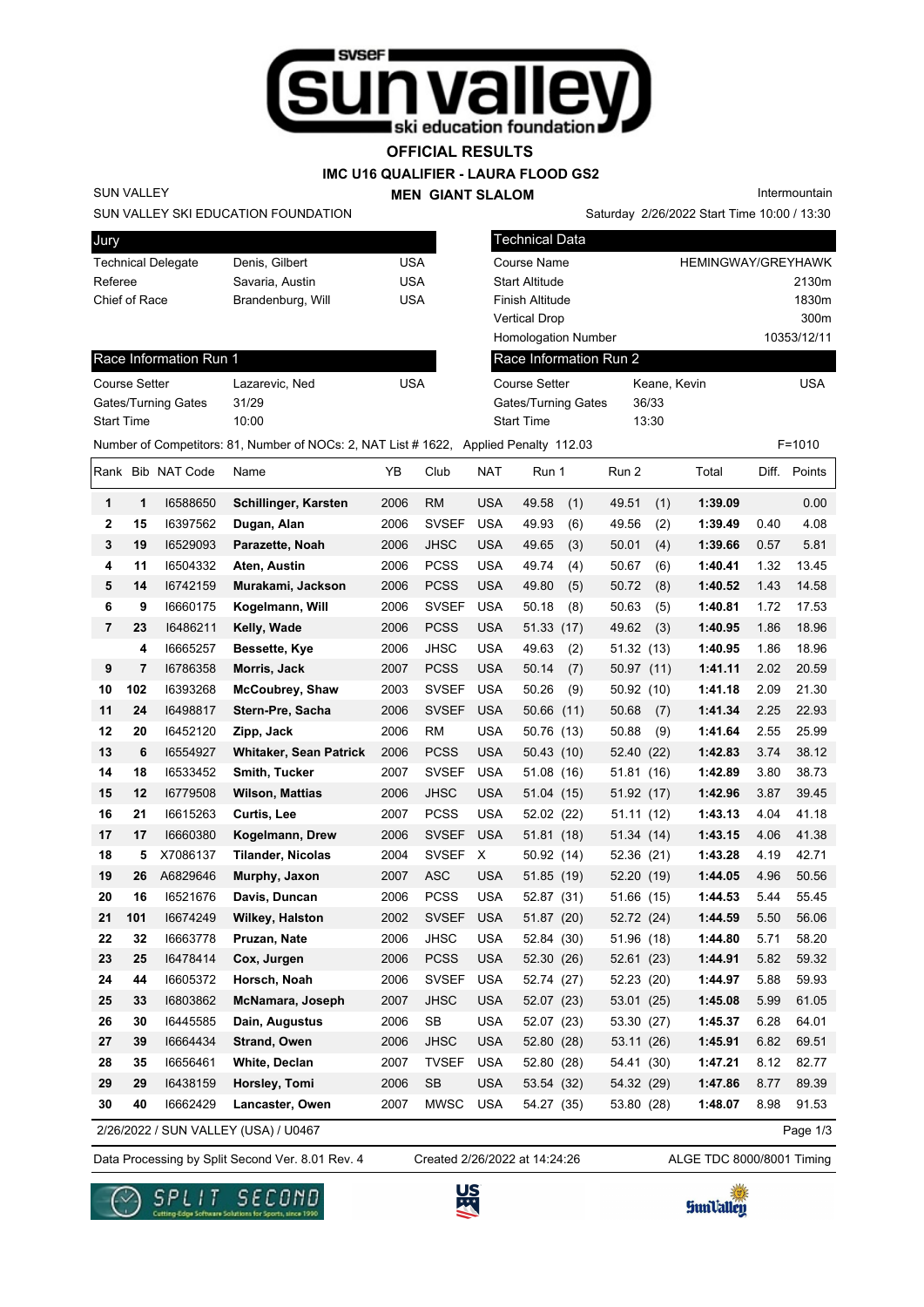# **IMC U16 QUALIFIER - LAURA FLOOD GS2 MEN GIANT SLALOM OFFICIAL RESULTS**

Intermountain

SUN VALLEY

|    | SUN VALLEY SKI EDUCATION FOUNDATION<br>Saturday 2/26/2022 Start Time 10:00 / 13:30<br>Rank Bib NAT Code<br>Total |          |                         |      |              |            |                  |             |      |         |       |                      |
|----|------------------------------------------------------------------------------------------------------------------|----------|-------------------------|------|--------------|------------|------------------|-------------|------|---------|-------|----------------------|
|    |                                                                                                                  |          | Name                    | YB   | Club         | <b>NAT</b> | Run 1            | Run 2       |      |         | Diff. | Points               |
| 31 | 49                                                                                                               | 16553723 | Sibley, Nicolas         | 2005 | <b>PCSS</b>  | <b>USA</b> | 53.61 (33)       | 54.80 (31)  |      | 1:48.41 | 9.32  | 95.00                |
| 32 | 34                                                                                                               | 16788228 | Sanders, Oliver         | 2007 | <b>JHSC</b>  | <b>USA</b> | 53.69 (34)       | 54.84 (32)  |      | 1:48.53 | 9.44  | 96.22                |
| 33 | 47                                                                                                               | 16512453 | Kath, Nikolas           | 2006 | <b>SB</b>    | <b>USA</b> | 54.35 (36)       | 55.35 (33)  |      | 1:49.70 |       | 10.61 108.15         |
| 34 | 52                                                                                                               | 16571351 | PENZE, Dylan            | 2005 | <b>PCSS</b>  | <b>USA</b> | 54.72 (38)       | 55.77 (34)  |      | 1:50.49 |       | 11.40 116.20         |
| 35 | 64                                                                                                               | 16534737 | Mickelson, Milan        | 2007 | <b>RM</b>    | <b>USA</b> | 55.02 (39)       | 55.94 (35)  |      | 1:50.96 |       | 11.87 120.99         |
| 36 | 48                                                                                                               | 16646815 | Clark, Finley           | 2006 | <b>PCSS</b>  | <b>USA</b> | 55.75 (42)       | 56.52 (37)  |      | 1:52.27 |       | 13.18 134.34         |
| 37 | 60                                                                                                               | 16611694 | Dobrovinsky, Max        | 2007 | <b>PCSS</b>  | <b>USA</b> | 57.07 (45)       | 56.28 (36)  |      | 1:53.35 |       | 14.26 145.35         |
| 38 | 38                                                                                                               | 15141924 | <b>HORSLEY, Erich</b>   | 1972 | SB           | <b>USA</b> | 56.83 (44)       | 57.93 (38)  |      | 1:54.76 |       | 15.67 159.72         |
| 39 | 43                                                                                                               | 16549982 | Comey, Maddox           | 2007 | <b>SB</b>    | <b>USA</b> | 56.04 (43)       | 58.98 (42)  |      |         |       | 1:55.02 15.93 162.37 |
| 40 | 67                                                                                                               | 16550251 | Stein, Ashland          | 2007 | <b>PCSS</b>  | <b>USA</b> | 57.82 (46)       | 58.03 (39)  |      | 1:55.85 |       | 16.76 170.83         |
| 41 | 56                                                                                                               | 16611151 | <b>Boschetto, Roman</b> | 2007 | <b>PCSS</b>  | <b>USA</b> | 58.31 (48)       | 58.16 (40)  |      |         |       | 1:56.47 17.38 177.15 |
| 42 | 63                                                                                                               | 16549991 | Comey, Hayden           | 2007 | <b>SB</b>    | <b>USA</b> | 59.02 (50)       | 58.80       | (41) | 1:57.82 |       | 18.73 190.91         |
| 43 | 74                                                                                                               | X7048237 | Godbout, Olivier        | 2006 | SOL          | X          | 58.63 (49)       | 59.49 (44)  |      |         |       | 1:58.12 19.03 193.97 |
| 44 | 66                                                                                                               | 16738111 | Paulman, Everett        | 2007 | <b>SBN</b>   | <b>USA</b> | 59.22 (51)       | 59.45 (43)  |      |         |       | 1:58.67 19.58 199.57 |
| 45 | 76                                                                                                               | 16761064 | Konop, Carson           | 2007 | <b>BBSEF</b> | <b>USA</b> | 59.27 (52)       | 1:00.04(45) |      |         |       | 1:59.31 20.22 206.10 |
| 46 | 68                                                                                                               | 16714651 | Glidden, Austin         | 2007 | <b>PCSS</b>  | <b>USA</b> | 59.59 (54)       | 1:00.53(46) |      |         |       | 2:00.12 21.03 214.35 |
| 47 | 70                                                                                                               | X6588935 | Lennon, Joseph          | 2007 | <b>PCSS</b>  | X          | 59.52 (53)       | 1:00.99(48) |      |         |       | 2:00.51 21.42 218.33 |
|    | 69                                                                                                               | 16919812 | Gensch, Wolfi           | 2007 | <b>JHSC</b>  | <b>USA</b> | 59.74 (55)       | 1:00.77(47) |      |         |       | 2:00.51 21.42 218.33 |
| 49 | 73                                                                                                               | 17063881 | Radtke, lan             | 2007 | <b>TVSEF</b> | <b>USA</b> | 1:01.27(56)      | 1:02.95(50) |      |         |       | 2:04.22 25.13 256.14 |
| 50 | 79                                                                                                               | 16926600 | Sandberg, Dylan         | 2006 | SOL          | <b>USA</b> | 1:03.97(61)      | 1:02.01     | (49) | 2:05.98 |       | 26.89 274.08         |
| 51 | 78                                                                                                               | 16922062 | Madeo, Niki             | 2007 | SOL          | USA        | 1:02.47(57)      | 1:04.35(52) |      |         |       | 2:06.82 27.73 282.65 |
| 52 | 100                                                                                                              | 16678337 | Sasser, Tyler           | 2005 | <b>BBSEF</b> | <b>USA</b> | 1:03.79(60)      | 1:03.96(51) |      | 2:07.75 |       | 28.66 292.12         |
| 53 | 62                                                                                                               | 16567811 | Gandhi, Kyan            | 2006 | <b>SVSEF</b> |            | USA 1:02.78 (58) | 1:06.09(53) |      |         |       | 2:08.87 29.78 303.54 |

**NOT PERMITTED TO START 1st RUN**

**DID NOT START 1st RUN**

|    |          | DID NOT FINISH 1st RUN: 19 competitors |      |              |            |
|----|----------|----------------------------------------|------|--------------|------------|
| 75 | 16892697 | <b>Holland, Dallin</b>                 | 2007 | <b>BBSEF</b> | <b>USA</b> |
| 72 | 16550794 | Moon, Cashton                          | 2007 | <b>SB</b>    | <b>USA</b> |
| 65 | 16664044 | Tozzi, Nicolas                         | 2007 | <b>JHSC</b>  | <b>USA</b> |
| 61 | A6851423 | Bajwa, Santiago                        | 2006 | <b>ASC</b>   | <b>USA</b> |
| 59 | 16433612 | Jacquin, Morgan                        | 2006 | <b>RM</b>    | <b>USA</b> |
| 58 | 16574265 | <b>Steward, Alex</b>                   | 2007 | <b>SB</b>    | <b>USA</b> |
| 55 | 16879847 | Bolden, Sydney                         | 2006 | <b>JHSC</b>  | <b>USA</b> |
| 51 | 16517045 | Hurlbutt, Billy                        | 2007 | <b>MWSC</b>  | <b>USA</b> |
| 50 | 16644428 | Tang, Winston                          | 2006 | <b>PCSS</b>  | <b>USA</b> |
| 46 | A6916800 | <b>Wilson, Corbin</b>                  | 2007 | <b>ASC</b>   | <b>USA</b> |
| 42 | 16590578 | Scanlan, John                          | 2007 | <b>PCSS</b>  | <b>USA</b> |
| 41 | 16547894 | Gowski, Freddy                         | 2007 | <b>RM</b>    | <b>USA</b> |
| 37 | 16566485 | Morasch, Declan                        | 2006 | <b>RM</b>    | <b>USA</b> |
| 36 | 16581521 | Demers, Alexander                      | 2007 | <b>PCSS</b>  | <b>USA</b> |
| 28 | 16500041 | Sammis, Paxton                         | 2007 | <b>SVSEF</b> | <b>USA</b> |
| 27 | 16516728 | <b>Clausen, Gustin</b>                 | 2006 | <b>JHSC</b>  | <b>USA</b> |
|    |          |                                        |      |              |            |

2/26/2022 / SUN VALLEY (USA) / U0467

Data Processing by Split Second Ver. 8.01 Rev. 4 Created 2/26/2022 at 14:24:26 ALGE TDC 8000/8001 Timing

Created 2/26/2022 at 14:24:26

Page 2/3